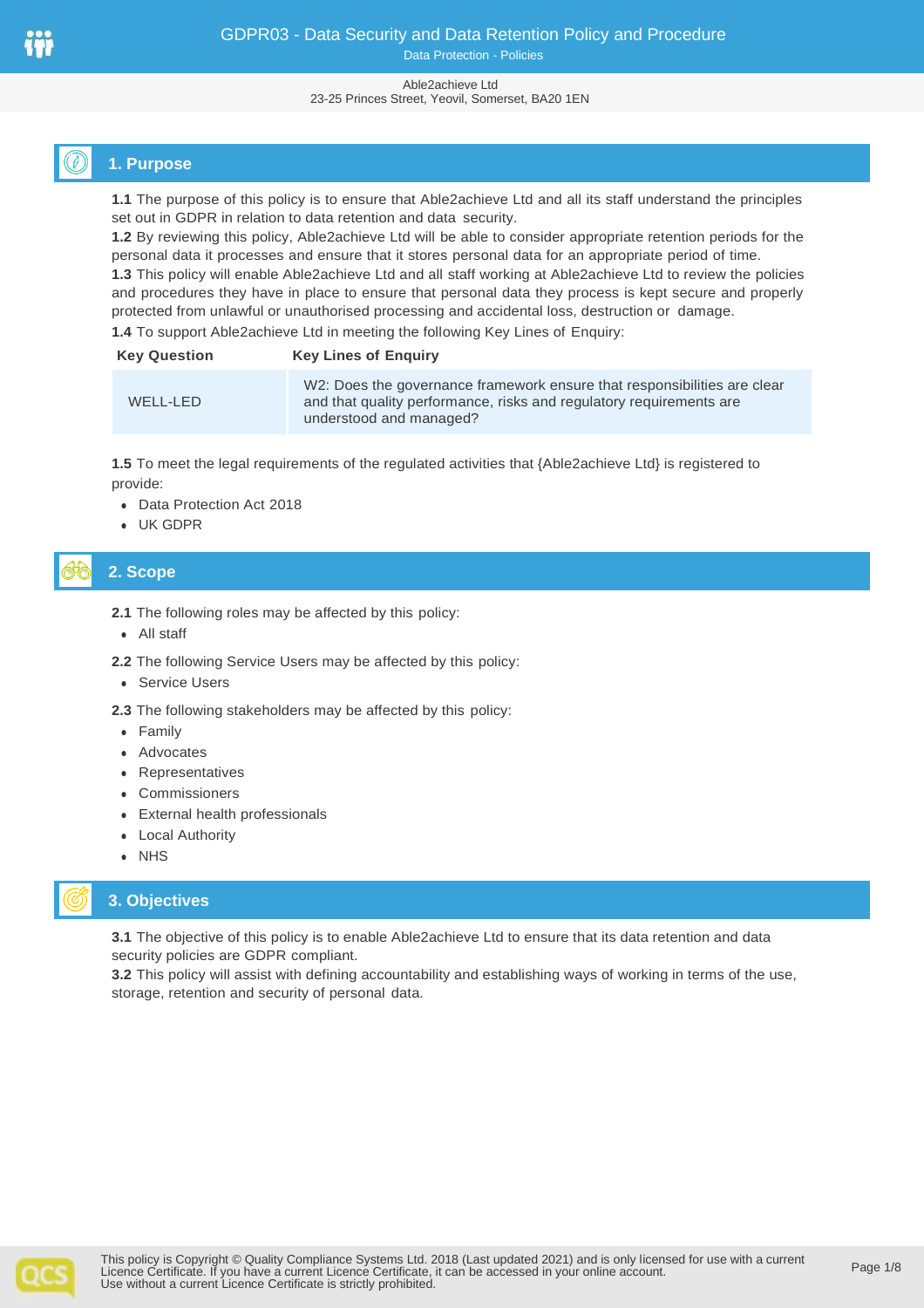#### Able2achieve Ltd 23-25 Princes Street, Yeovil, Somerset, BA20 1EN

# **4. Policy**

## **4.1 Data Retention**

As a general principle, Able2achieve Ltd will not keep (or otherwise process) any personal data for longer than is necessary. If Able2achieve Ltd no longer requires the personal data once it has finished using it for the purposes for which it was obtained, it will delete the personal data unless it is required by law to retain the data for an additional period of time.

**4.2** Able2achieve Ltd may have legitimate business reasons to retain the personal data for a longer period. This may include, for example, retaining personnel records in case a claim arises relating to personal injury caused by Able2achieve Ltd that does not become apparent until a future date. Able2achieve Ltd should consider the likelihood of this arising when it determines its retention periods - the extent to which medical treatment is provided by Able2achieve Ltd will, for example, affect the likelihood of Able2achieve Ltd needing to rely on records at a later date.

**4.3** Able2achieve Ltd may be required to retain personal data for a specified period of time to comply with legal or statutory requirements. These may include, for example, requirements imposed by HMRC in respect of financial documents, or guidance issued by the Home Office in respect of the retention of right to work documentation (see the "Underpinning Knowledge" section).

**4.4** Able2achieve Ltd understands that claims may be made under a contract for 6 years from the date of termination of the contract, and that claims may be made under a deed for a period of 12 years from the date of termination of the deed. Able2achieve Ltd may therefore consider keeping contracts and deeds and documents and correspondence relevant to those contracts and deeds for the duration of the contract or deed plus 6 and 12 years respectively.

**4.5** Able2achieve Ltd will consider how long it needs to retain HR records. Able2achieve Ltd may choose to separate its HR records into different categories of personal data (for example, health and medical information, holiday and absence records, next of kin information, emergency contact details, financial information) and specify different retention periods for each category of personal data. Able2achieve Ltd recognises that determining separate retention periods for each element of personal data may be more likely to comply with GDPR.

Able2achieve Ltd may decide, however, that separating its HR records into different elements is not practical, and that it can determine a sensible period of time for which to keep the HR records in their entirety. The period of time that is appropriate may depend on the likelihood of a claim arising in respect of that employee in the future. If, for example, Able2achieve Ltd is concerned that an employee may suffer personal injury as a result of its employment with Able2achieve Ltd, Able2achieve Ltd may choose to retain its HR records for a significant period of time. If any such claim is unlikely, Able2achieve Ltd may choose to retain its files for 6 or 12 years (depending on whether the arrangement entered into between Able2achieve Ltd and the employee is a contract or a deed).

**4.6** Able2achieve Ltd will consider the following advice and guidelines when deciding for how long to retain HR data. Able2achieve Ltd acknowledges that the suggested retention periods below are based on guidance within relevant legislation:

- ⚫ Immigration checks two years after the termination of employment
- ⚫ PAYE records at least three years after the end of the tax year to which they relate
- ⚫ Payroll and wage records for companies six years from the financial year-end in which payments were made
- ⚫ Records in relation to hours worked and payments made to workers three years beginning with the day on which the pay reference period immediately following that to which they relate ends
- ⚫ Records required by the Working Time Regulations:
	- ⚫ Working time opt out two years from the date on which they were entered into
	- ⚫ Compliance records two years after the relevant period
- ⚫ Maternity records three years after the end of the tax year in which the maternity pay period ends
- ⚫ Accident records at least three years from the date the report was made, or potentially longer if deemed appropriate given the possibility of ongoing relevance of the records

**4.7** Able2achieve Ltd will consider for how long it is required to keep records relating to Service Users. In doing so, Able2achieve Ltd will consider the data retention guidelines provided by the NHS, if applicable. Those guidelines can be accessed by using the link in the "Underpinning Knowledge" section.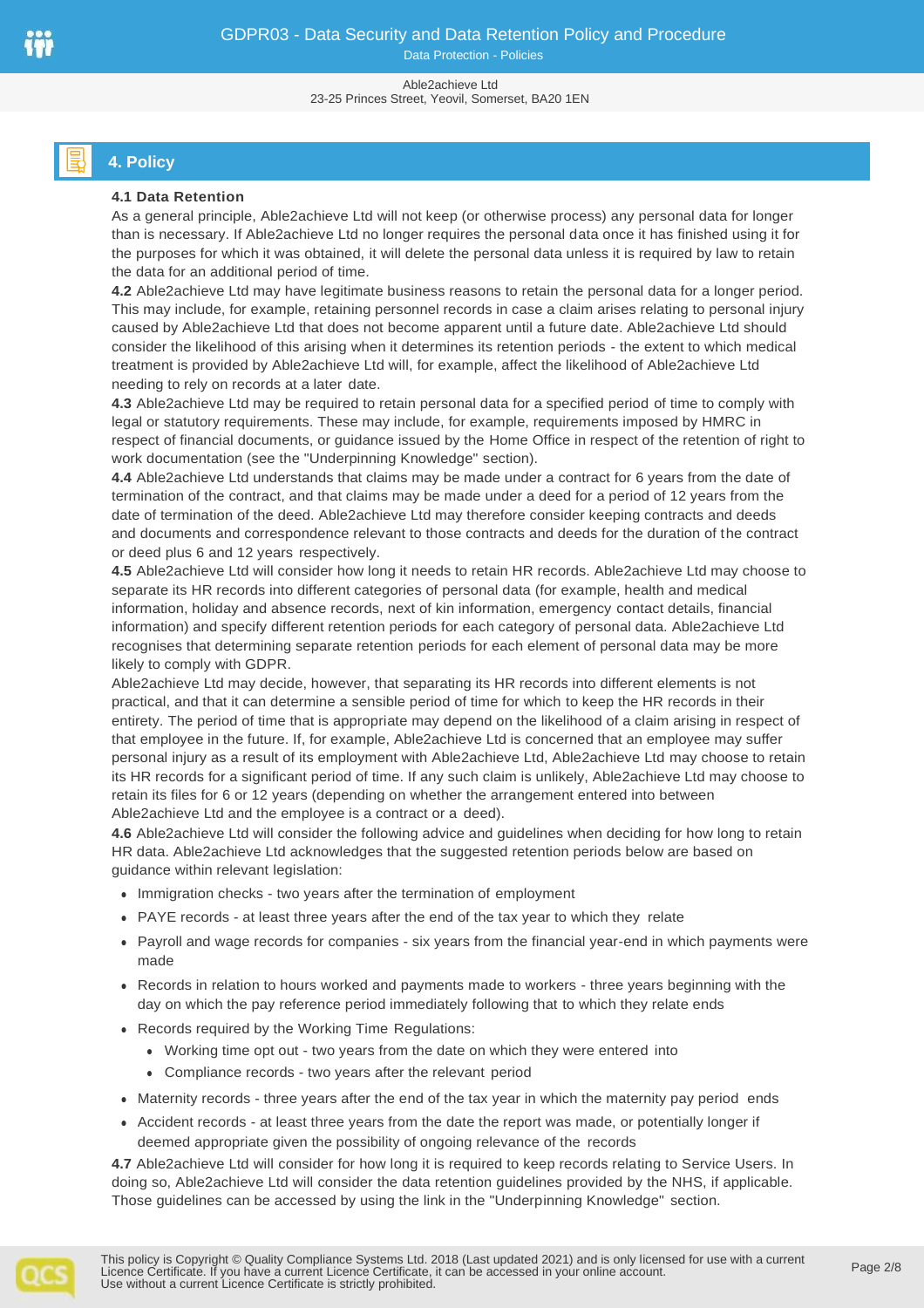#### Able2achieve Ltd 23-25 Princes Street, Yeovil, Somerset, BA20 1EN

If the NHS guidelines do not apply to Able2achieve Ltd, Able2achieve Ltd will determine an appropriate retention policy for Service User personal data. Able2achieve Ltd may choose to retain personal data for at least 6 years from the end of the provision of services to the Service User, in case a claim arises in respect of the services provided.

**4.8** Irrespective of the retention periods chosen by Able2achieve Ltd, Able2achieve Ltd will ensure that all personal data is kept properly secure and protected for the period in which it is held by Able2achieve Ltd. This applies in particular to special categories of data.

**4.9** Able2achieve Ltd will record all decisions taken in respect of the retention of personal data. Able2achieve Ltd recognises that if the ICO investigates the policies and procedures at Able2achieve Ltd, a written record of the logic and reasoning behind the retention periods adopted by Able2achieve Ltd will assist the position of Able2achieve Ltd.

**4.10** Able2achieve Ltd will implement processes for effectively destroying and/or deleting personal data at the end of the relevant retention period. Able2achieve Ltd will consider whether personal data stored on computers, including in emails, is automatically backed up and how to achieve deletion of those backups or ensure that the archived personal data is automatically deleted after a certain period of time. Able2achieve Ltd will consider circulating guidance internally to encourage staff to regularly delete their emails.

Able2achieve Ltd will introduce policies relating to the destruction of hard copies of documents, including by placing the documents in confidential waste bins or shredding them.

## **4.11 Data Security**

Able2achieve Ltd will take steps to ensure that the personal data it processes is secure, including by protecting the personal data against unauthorised or unlawful processing and against accidental loss, destruction or damage.

**4.12** Able2achieve Ltd understands that all health and care organisations, as detailed below, are required to comply with the Data Security and Protection Toolkit. A link to an explanatory guidance note is included in the "Underpinning Knowledge" section. Compliance with the Data Security and Protection Toolkit facilitates compliance with GDPR.

Able2achieve Ltd understands that the following types of organisation must comply with the Data Security and Protection Toolkit:

- ⚫ Organisations contracted to provide services under the NHS Standard Contract
- ⚫ Clinical Commissioning Groups
- ⚫ General Practices that are contracted to provide primary care essential services
- ⚫ Local authorities and social care providers must take a proportionate response to the new toolkit:
	- ⚫ Local authorities should comply with the toolkit where they provide adult social care or public health and other services that receive services and data from NHS Digital, or are involved in data sharing across health and care where they process confidential personal data of Service Users who access health and adult social care services
	- ⚫ Social care providers who provide care through the NHS Standard Contract should comply with the toolkit. It is also recommended that social care providers who do not provide care through the NHS Standard Contract consider compliance with the toolkit as this will help to demonstrate compliance with the ten security standards and GDPR

**4.13** Able2achieve Ltd will implement and embed the use of policies and procedures to ensure that personal data is kept secure. The suggestions below apply in addition to the steps Able2achieve Ltd is required to take pursuant to the Data Security and Protection Toolkit, if the toolkit applies to Able2achieve Ltd.

Able2achieve Ltd will bear in mind the following principles when deciding how to ensure that personal data is kept secure:

- ⚫ Confidentiality ensuring that personal data is accessible only on a need to know basis
- ⚫ Integrity ensuring that there are processes and controls in place to make sure personal data is accurate and complete
- ⚫ Availability ensuring that personal data is accessible when it is needed for business purposes of Able2achieve Ltd
- ⚫ Resilience ensuring that personal data is able to withstand and recover from threats

For paper documents, these will include, where possible:

⚫ Keeping the personal data in a locked filing cabinet or locked drawer when it is not in use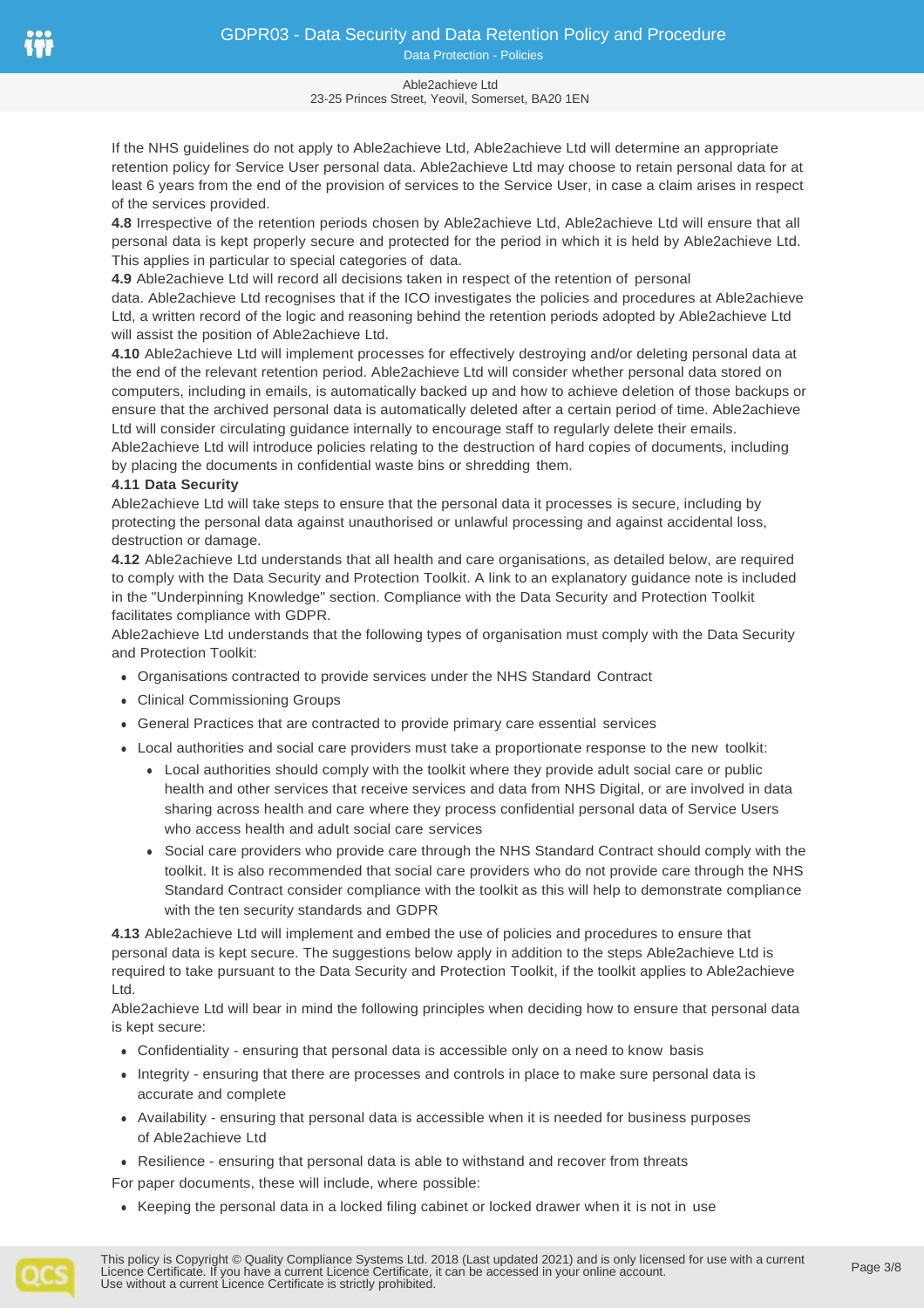#### Able2achieve Ltd 23-25 Princes Street, Yeovil, Somerset, BA20 1EN

- ⚫ Adopting a "clear desk" policy to ensure that personal data is not visible or easily retrieved
- ⚫ Ensuring that documents containing personal data are accessible only by those who need to know/review the documents and the personal data contained within them
- ⚫ Redacting personal data from documents where possible
- ⚫ Ensuring that documents containing personal data are placed in confidential waste bins or shredded at the end of the relevant retention period
- ⚫ Minimising the transfer of personal data from outside of business premises and, where such transfer cannot be avoided, ensuring that the paper documents continue to be kept confidential and secure

For electronic documents, the measures taken by Able2achieve Ltd will include, where possible:

- ⚫ Password protection or, where possible, encryption
- ⚫ Ensuring that documents containing personal data are accessible only by those who need to know/review the documents and the personal data contained within them
- ⚫ Ensuring ongoing confidentiality, integrity and reliability of systems used online to process personal data (this may require a review of IT systems and software currently used by Able2achieve Ltd)
- ⚫ The ability to quickly restore the availability of and access to personal data in the event of a technical incident (this may require a review of IT systems and software currently used by Able2achieve Ltd)
- ⚫ Taking care when transferring documents to a third party, ensuring that the transfer is secure and the documents are sent to the correct recipient

Able2achieve Ltd will ensure that all business phones, computers, laptops and tablets are password protected.

Able2achieve Ltd will encourage staff to avoid storing personal data on portable media such as USB devices. If the use of portable media cannot be avoided, Able2achieve Ltd will ensure that the devices it uses are encrypted or password protected and that each document on the device is encrypted or password protected.

**4.14** Able2achieve Ltd will implement guidance relating to the use of business phones and messaging apps. Able2achieve Ltd understands that all personal data sent via business phones, computers, laptops and tablets may be captured by GDPR, depending on the content and context of the message. As a general rule, Able2achieve Ltd will ensure that staff members only send personal data by text or another messaging service if they are comfortable that the content of the messages may be captured by GDPR and may be provided pursuant to a Subject Access Request (staff should refer to the Subject Access Requests Policy and Procedure at Able2achieve Ltd for further details).

**4.15** Able2achieve Ltd will ensure that all staff are aware of the importance of keeping personal data secure and not disclosing it on purpose or accidentally to anybody who should not have access to the information. Able2achieve Ltd will provide training to staff if necessary. Able2achieve Ltd will consider in particular, the likelihood that personal data, including special categories of data, will be removed from the premises of Able2achieve Ltd and taken to, for example, Service Users' homes and

residences. Able2achieve Ltd will ensure that all staff understand the importance of maintaining the confidentiality of personal data away from the premises of Able2achieve Ltd and take care to ensure that the personal data is not left anywhere it could be viewed by a person who should not have access to that personal data.

**4.16** Able2achieve Ltd will adopt policies and procedures in respect of recognising, resolving and reporting security incidents including breaches of GDPR. Able2achieve Ltd understands that it may need to report breaches to the ICO and to affected Data Subjects, as well as to CareCERT if Able2achieve Ltd is required to comply with the Data Security and Protection Toolkit.

**4.17** Able2achieve Ltd will adopt processes to regularly test, assess and evaluate the security measures it has in place for all types of personal data.

#### **4.18 Privacy by Design**

Able2achieve Ltd will take into account the GDPR requirements around privacy by design, particularly in terms of data security.

**4.19** Able2achieve Ltd understands that privacy by design is an approach set out in GDPR that promotes compliance with privacy and data protection from the beginning of a project. Able2achieve Ltd will ensure that data protection and GDPR compliance is always at the forefront of the services it provides, and that it will not be treated as an afterthought.

**4.20** Able2achieve Ltd will comply with privacy by design requirements by, for example:

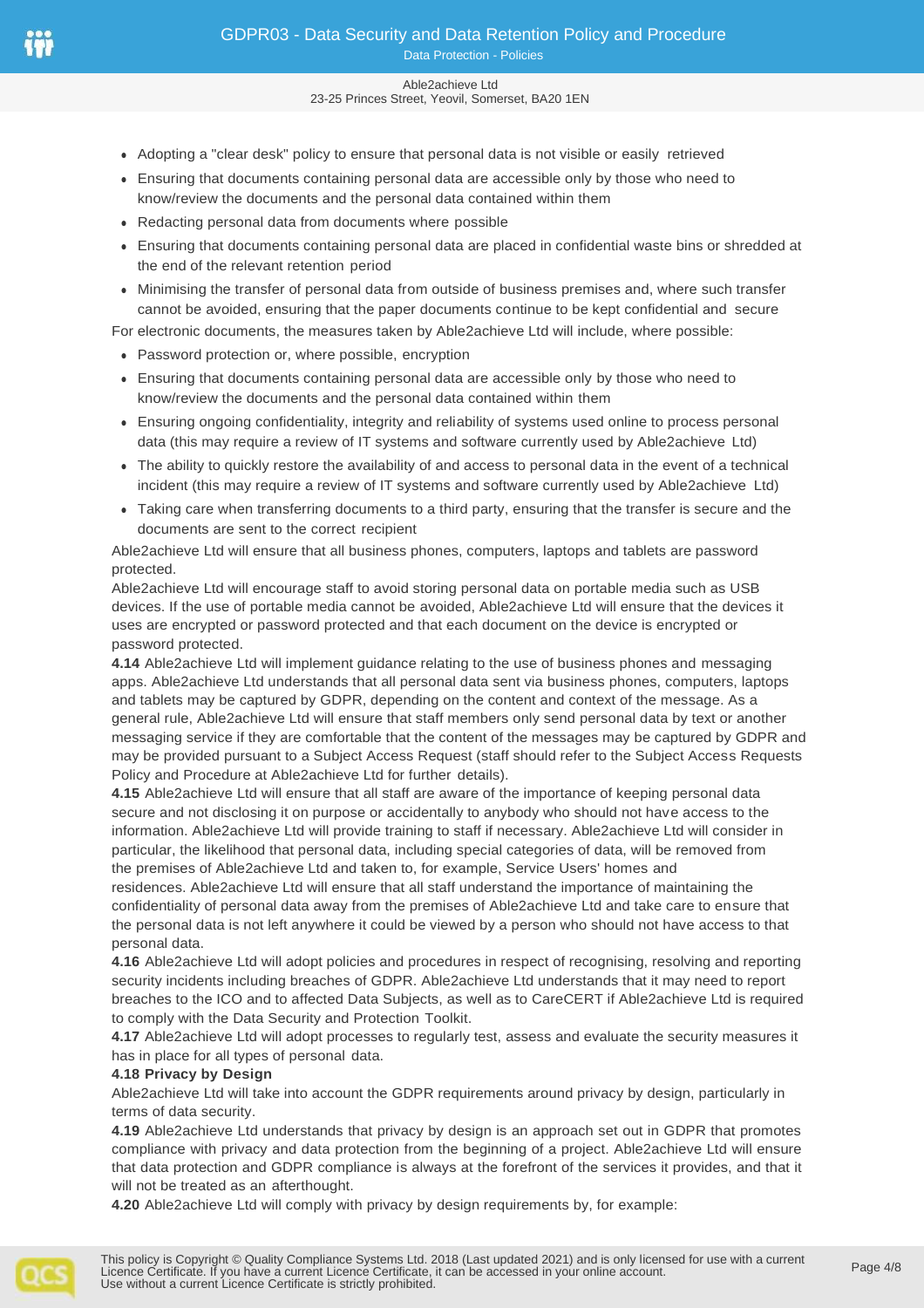#### Able2achieve Ltd 23-25 Princes Street, Yeovil, Somerset, BA20 1EN

- ⚫ Identifying potential data protection and security issues at an early stage in any project or process, and addressing those issues early on; and
- ⚫ Increasing awareness of privacy and data protection across Able2achieve Ltd, including in terms of updated policies and procedures adopted by Able2achieve Ltd

**4.21** Able2achieve Ltd will conduct Privacy Impact Assessments to identify and reduce the privacy and security risks of any project or processing carried out by Able2achieve Ltd. A template Privacy Impact Assessment is available within the Privacy Impact Assessment Policy and Procedure at Able2achieve Ltd.

# **5. Procedure**

**5.1** Able2achieve Ltd will consider data retention and data security issues and concerns at the beginning of any project (whether the project is the introduction of a new IT system, a new way of working, the processing of a new type of personal data or anything else that may affect the processing activities at Able2achieve Ltd). Able2achieve Ltd appreciates that this is key for complying with the privacy by design requirements in GDPR.

**5.2** Able2achieve Ltd will review the periods for which it retains all the personal data that it processes. **5.3** Able2achieve Ltd will, if necessary, adopt new policies and procedures in respect of data retention and will circulate those policies and procedures to all staff. Able2achieve Ltd will consider providing training to staff in respect of data retention.

**5.4** Able2achieve Ltd will review the security measures currently in place in respect of all the personal data it processes.

**5.5** Able2achieve Ltd will document the decisions it takes, and the logic and reasoning behind those decisions, in respect of both data retention and data security. Able2achieve Ltd will keep a record of all policies and procedures it implements to demonstrate its compliance with GDPR.

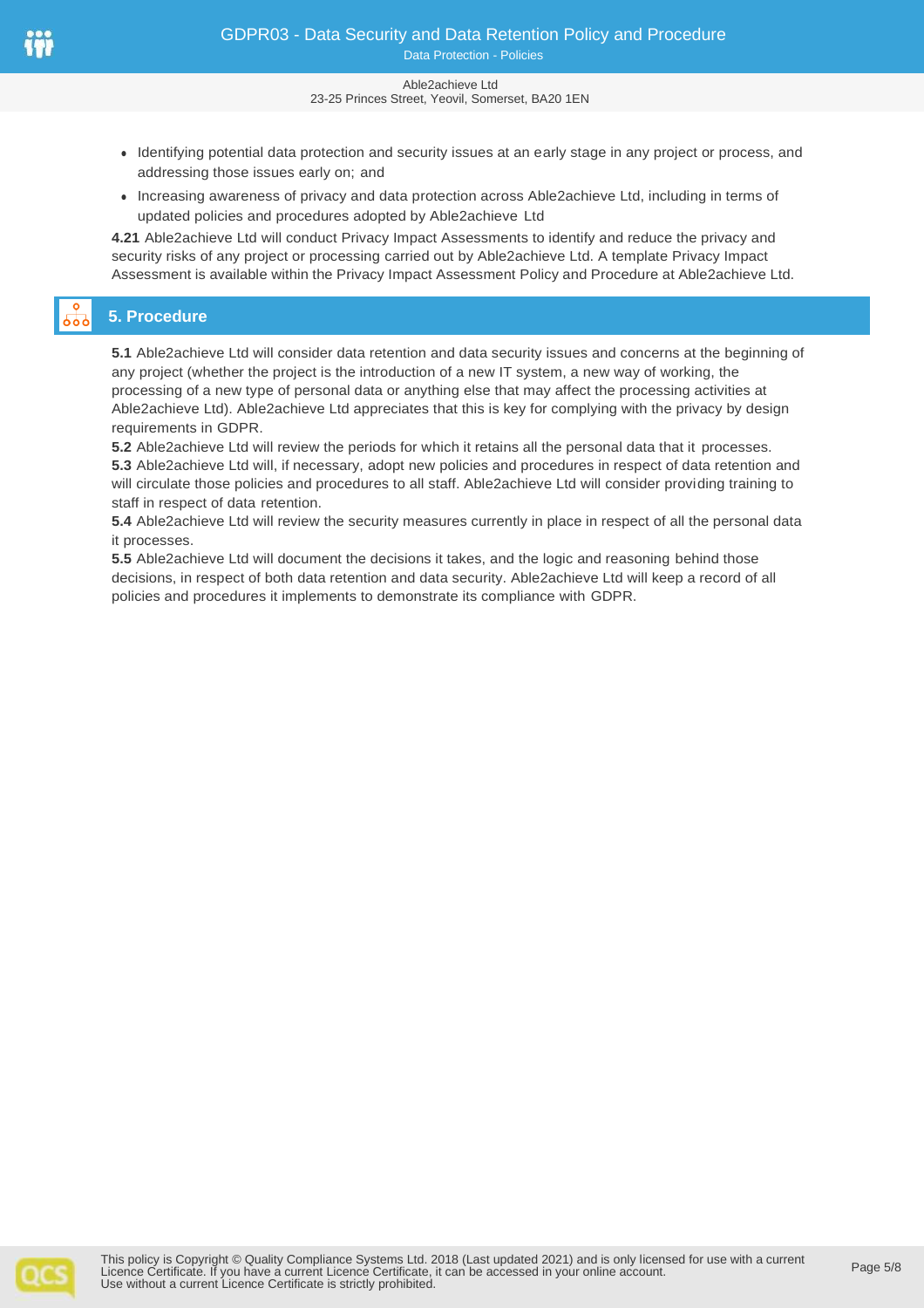#### Able2achieve Ltd 23-25 Princes Street, Yeovil, Somerset, BA20 1EN

# **6. Definitions**

## **6.1 CareCERT**

⚫ The Care Computing Emergency Response Team, developed by NHS Digital. CareCERT offers advice and guidance to support health and social care organisations to respond to cyber security threats

## **6.2 Data Subject**

⚫ The individual about whom Able2achieve Ltd has collected personal data

## **6.3 Data Protection Act 2018**

⚫ The Data Protection Act 2018 is a United Kingdom Act of Parliament that updates data protection laws in the UK. It sits alongside the General Data Protection Regulation and implements the EU's Law Enforcement Directive

## **6.4 GDPR**

⚫ **General Data Protection Regulation (GDPR)** (EU) 2016/679 is a regulation in EU law on data protection and privacy for all individuals within the European Union. It was adopted on 14 April 2016 and after a two-year transition period became enforceable on 25 May 2018. References to GDPR include references to the UK GDPR

#### **6.5 Personal Data**

⚫ Any information about a living person including but not limited to names, email addresses, postal addresses, job roles, photographs, CCTV and special categories of data, defined below

#### **6.6 Process or Processing**

⚫ Doing anything with personal data, including but not limited to collecting, storing, holding, using, amending or transferring it. You do not need to be doing anything actively with the personal data - at the point you collect it, you are processing it

## **6.7 Special Categories of Data**

⚫ Has an equivalent meaning to "Sensitive Personal Data" under the Data Protection Act 2018. Special categories of data include but are not limited to medical and health records (including information collected as a result of providing health care services) and information about a person's religious beliefs, ethnic origin and race, sexual orientation and political views

## **6.8 UK GDPR**

⚫ The UK GDPR is the retained EU law version of GDPR that forms part of English law

## **Key Facts - Professionals**

Professionals providing this service should be aware of the following:

- ⚫ Anybody who processes personal data on behalf of Able2achieve Ltd should be made aware of and should comply with the policies at Able2achieve Ltd in respect of data retention and data security
- ⚫ Personal data will not be kept longer than necessary
- ⚫ Personal data will be deleted when no longer needed
- ⚫ Personal data may be held for longer than needed for the purposes of processing if there are justified reasons such as to meet regulations, insurance or other statutory requirements
- Retention periods are the decision of Able2achieve Ltd, but quidance
- ⚫ All personal data will be kept securely
- ⚫ All retention periods need to be documented and justified
- ⚫ Able2achieve Ltd has effective and robust processes for destroying data
- ⚫ Able2achieve Ltd will comply with the Data Security and Protection Toolkit when necessary
- ⚫ Electronic devices will be password protected to aid security
- ⚫ Documents containing personal data are only shared with people who need to know the content